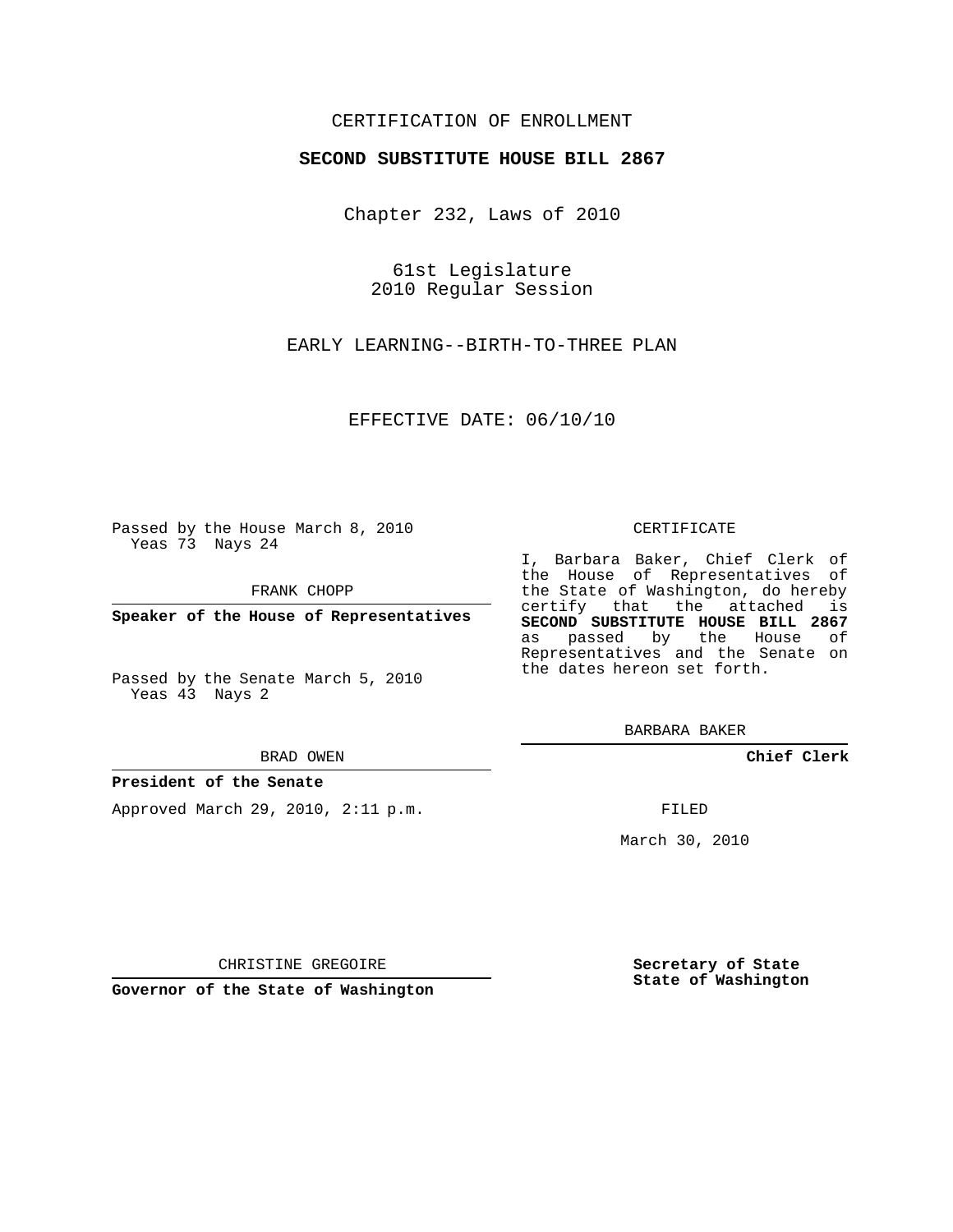# **SECOND SUBSTITUTE HOUSE BILL 2867** \_\_\_\_\_\_\_\_\_\_\_\_\_\_\_\_\_\_\_\_\_\_\_\_\_\_\_\_\_\_\_\_\_\_\_\_\_\_\_\_\_\_\_\_\_

\_\_\_\_\_\_\_\_\_\_\_\_\_\_\_\_\_\_\_\_\_\_\_\_\_\_\_\_\_\_\_\_\_\_\_\_\_\_\_\_\_\_\_\_\_

### AS AMENDED BY THE SENATE

Passed Legislature - 2010 Regular Session

## **State of Washington 61st Legislature 2010 Regular Session**

**By** House Ways & Means (originally sponsored by Representatives Kagi, Sells, White, Hunt, Chase, Kessler, Morrell, Van De Wege, Kenney, and Hasegawa; by request of Governor Gregoire)

READ FIRST TIME 02/09/10.

 1 AN ACT Relating to early learning; amending RCW 43.215.005 and 2 43.215.020; and creating a new section.

3 BE IT ENACTED BY THE LEGISLATURE OF THE STATE OF WASHINGTON:

 4 **Sec. 1.** RCW 43.215.005 and 2007 c 415 s 1 are each amended to read 5 as follows:

6 (1) The legislature recognizes that:

 7 (a) Parents are their children's first and most important teachers 8 and decision makers;

 9 (b) Research across disciplines now demonstrates that what happens 10 in the earliest years makes a critical difference in children's 11 readiness to succeed in school and life;

12 (c) Washington's competitiveness in the global economy requires a 13 world-class education system that starts early and supports life-long 14 learning;

 (d) Washington state currently makes substantial investments in voluntary child care and early learning services and supports, but because services are fragmented across multiple state agencies, and early learning providers lack the supports and incentives needed to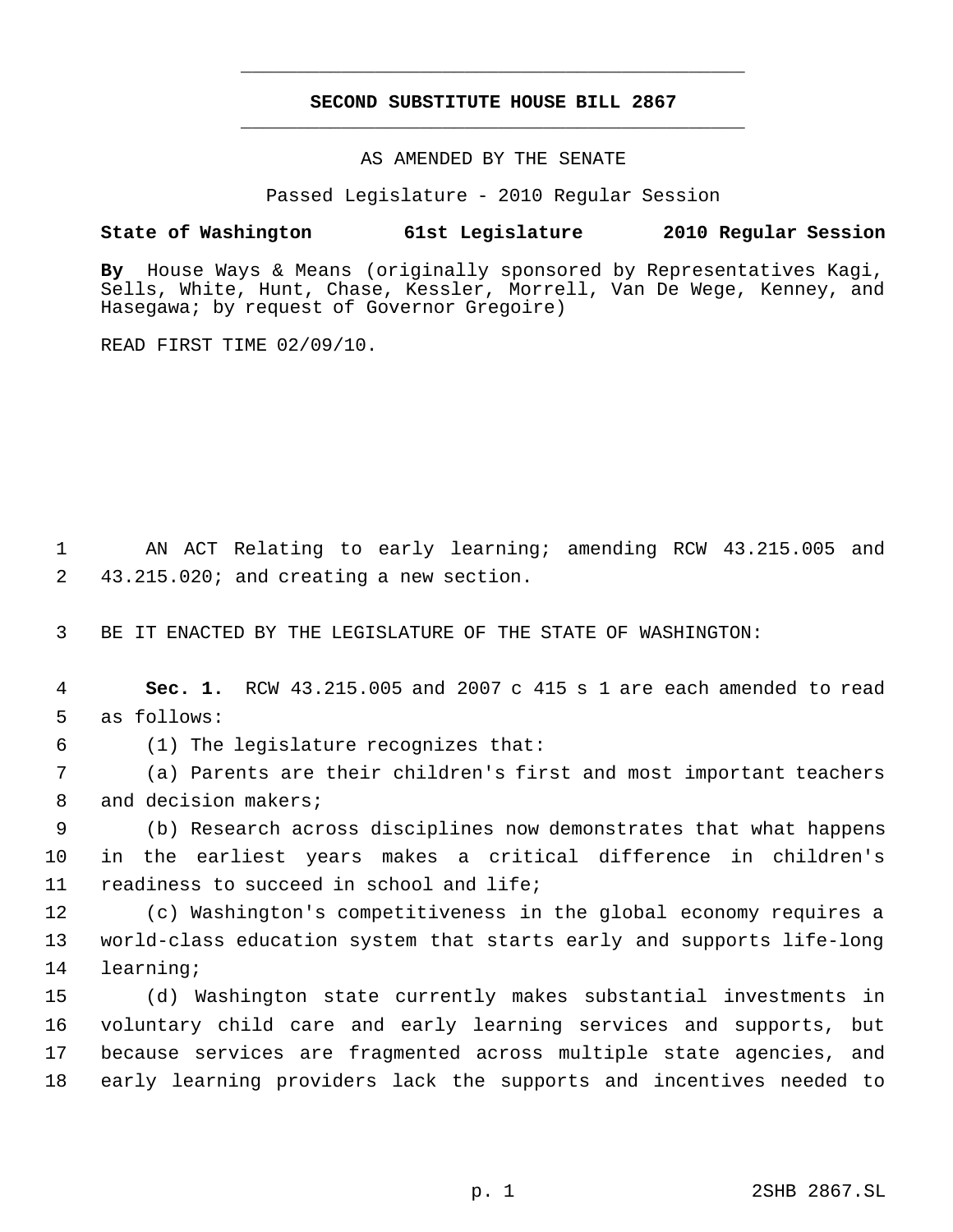improve the quality of services they provide, many parents have 2 difficulty accessing high quality early learning services;

 (e) A more cohesive and integrated voluntary early learning system would result in greater efficiencies for the state, increased partnership between the state and the private sector, improved access to high quality early learning services, and better employment and early learning outcomes for families and all children.

(2) The legislature finds that:

 (a) The early years of a child's life are critical to the child's healthy brain development and that the quality of caregiving during the early years can significantly impact the child's intellectual, social, 12 and emotional development;

 (b) A successful outcome for every child obtaining a K-12 education depends on children being prepared from birth for academic and social 15 success in school. For children at risk of school failure, the 16 achievement gap often emerges as early as eighteen months of age;

 (c) There currently is a shortage of high quality services and 18 supports for children ages birth to three and their parents and caregivers; and

20 (d) Increasing the availability of high quality services for children ages birth to three and their parents and caregivers will result in improved school and life outcomes.

 (3) Therefore, the legislature intends to establish a robust birth-24 to-three continuum of services for parents and caregivers of young children in order to provide education and support regarding the importance of early childhood development.

27  $((+3))$   $(4)$  The purpose of this chapter is:

(a) To establish the department of early learning;

 (b) To coordinate and consolidate state activities relating to child care and early learning programs;

 (c) To safeguard and promote the health, safety, and well-being of children receiving child care and early learning assistance, which is paramount over the right of any person to provide care;

 (d) To provide tools to promote the hiring of suitable providers of child care by:

 (i) Providing parents with access to information regarding child care providers;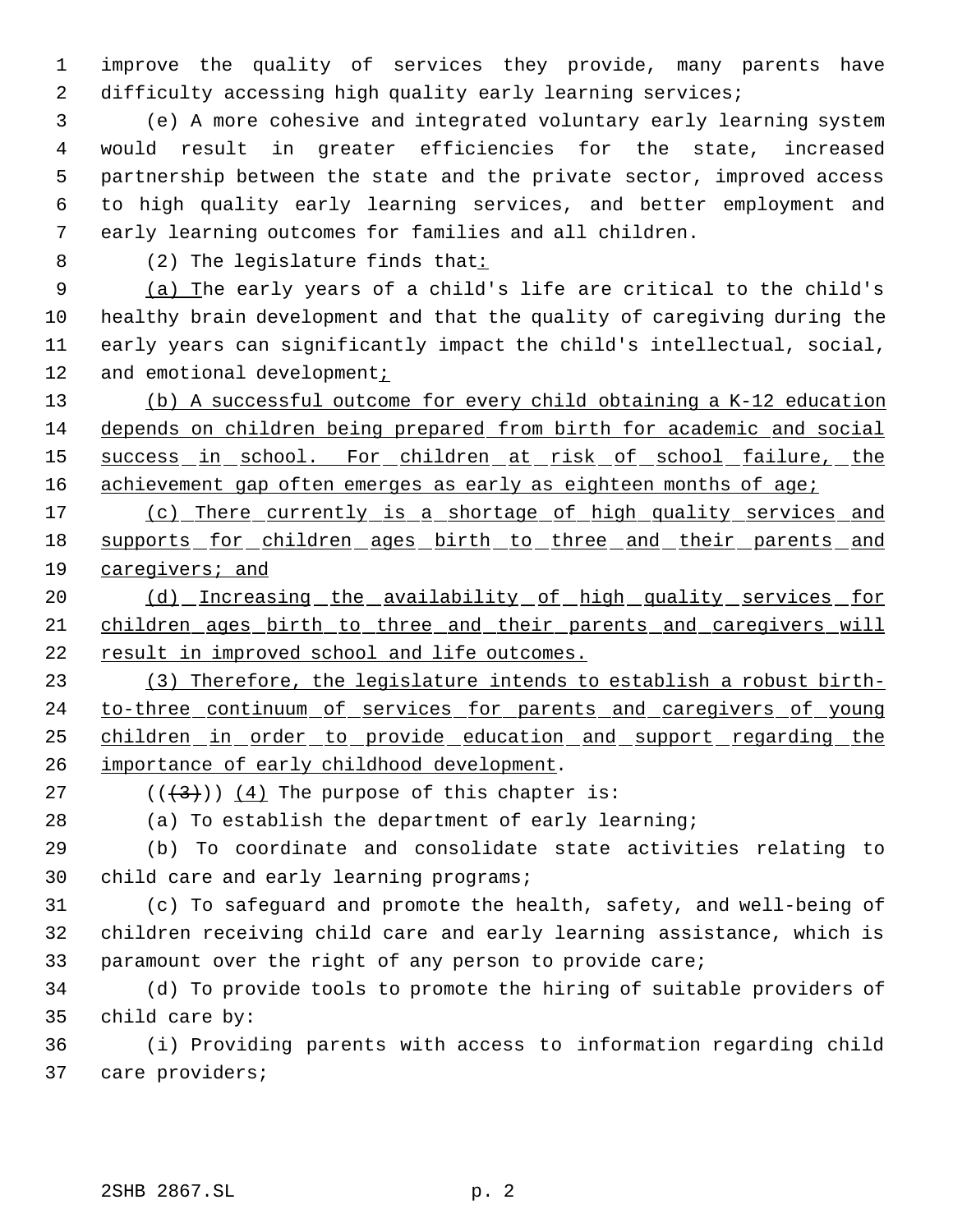(ii) Providing parents with child care licensing action histories regarding child care providers; and

 (iii) Requiring background checks of applicants for employment in any child care facility licensed or regulated under current law;

 (e) To promote linkages and alignment between early learning programs and elementary schools and support the transition of children and families from prekindergarten environments to kindergarten;

 (f) To promote the development of a sufficient number and variety of adequate child care and early learning facilities, both public and private; and

 (g) To license agencies and to assure the users of such agencies, their parents, the community at large and the agencies themselves that adequate minimum standards are maintained by all child care and early learning facilities.

15  $((+4))$  (5) This chapter does not expand the state's authority to license or regulate activities or programs beyond those licensed or regulated under existing law.

 **Sec. 2.** RCW 43.215.020 and 2007 c 394 s 5 are each amended to read as follows:

 (1) The department of early learning is created as an executive branch agency. The department is vested with all powers and duties transferred to it under this chapter and such other powers and duties as may be authorized by law.

 (2) The primary duties of the department are to implement state early learning policy and to coordinate, consolidate, and integrate child care and early learning programs in order to administer programs and funding as efficiently as possible. The department's duties include, but are not limited to, the following:

 (a) To support both public and private sectors toward a comprehensive and collaborative system of early learning that serves parents, children, and providers and to encourage best practices in 32 child care and early learning programs;

 (b) To make early learning resources available to parents and caregivers;

 (c) To carry out activities, including providing clear and easily accessible information about quality and improving the quality of early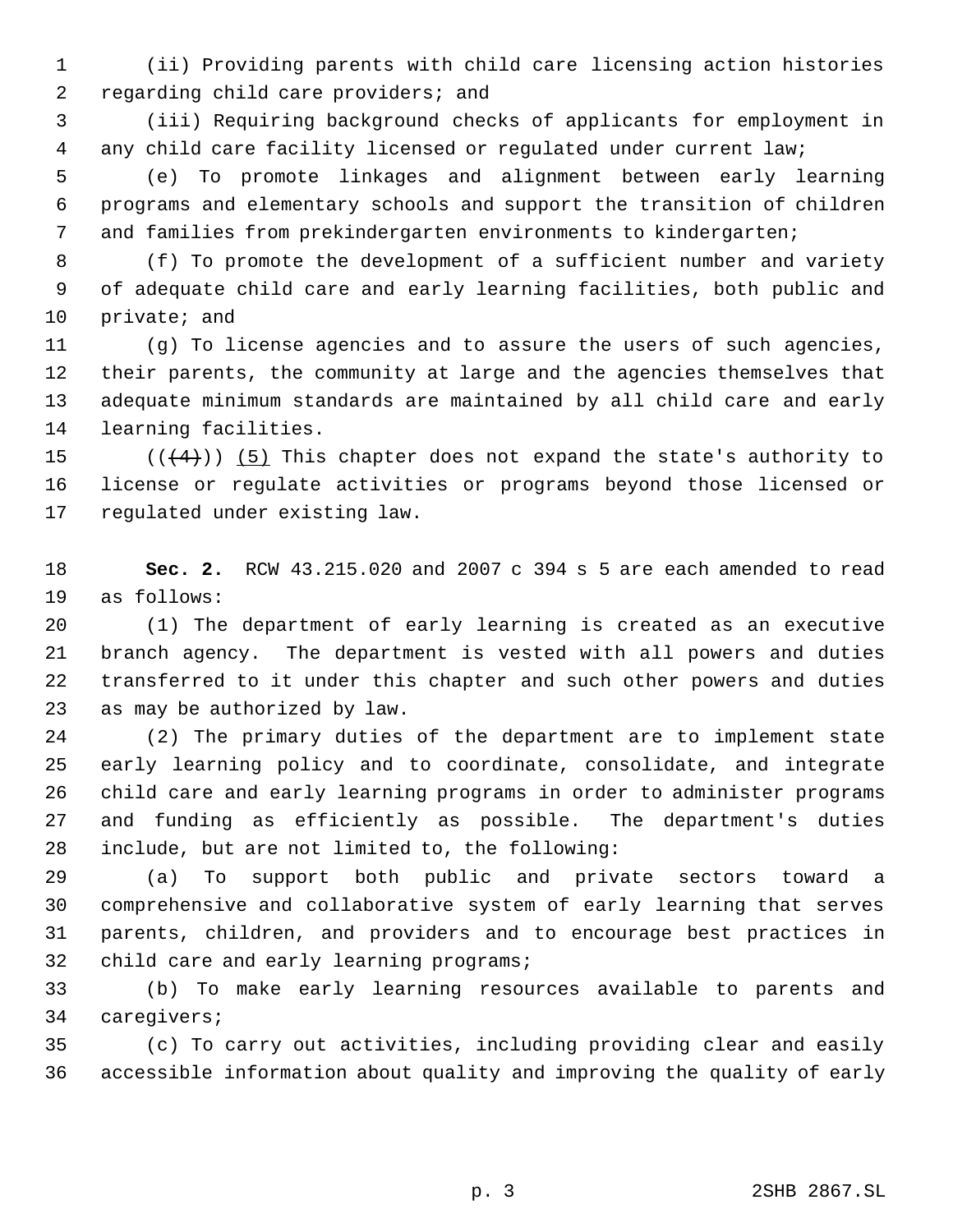learning opportunities for young children, in cooperation with the nongovernmental private-public partnership;

(d) To administer child care and early learning programs;

 (e) To standardize internal financial audits, oversight visits, performance benchmarks, and licensing criteria, so that programs can function in an integrated fashion;

 (f) To support the implementation of the nongovernmental private- public partnership and cooperate with that partnership in pursuing its goals including providing data and support necessary for the successful work of the partnership;

 (g) To work cooperatively and in coordination with the early learning council;

 (h) To collaborate with the K-12 school system at the state and local levels to ensure appropriate connections and smooth transitions 15 between early learning and K-12 programs; ((and))

16 (i) To develop a comprehensive birth-to-three plan to provide 17 education and support through a continuum of options including, but not 18 limited to, services such as: Home visiting; quality incentives for 19 infant and toddler child care subsidies; quality improvements for 20 family home and center-based child care programs serving infants and toddlers; professional development; early literacy programs; and 22 informal supports for family, friend, and neighbor caregivers;

23 (j) Upon the development of an early learning information system, to make available to parents timely inspection and licensing action information through the internet and other means.

 (3) The department's programs shall be designed in a way that respects and preserves the ability of parents and legal guardians to 28 direct the education, development, and upbringing of their children, and that recognizes and honors cultural and linguistic diversity. The department shall include parents and legal guardians in the development of policies and program decisions affecting their children.

 NEW SECTION. **Sec. 3.** The department of early learning, in collaboration with the early learning nongovernmental private-public partnership and the early learning advisory council, shall develop a birth-to-three plan, including recommended appropriation levels, and report to the appropriate committees of the legislature and the